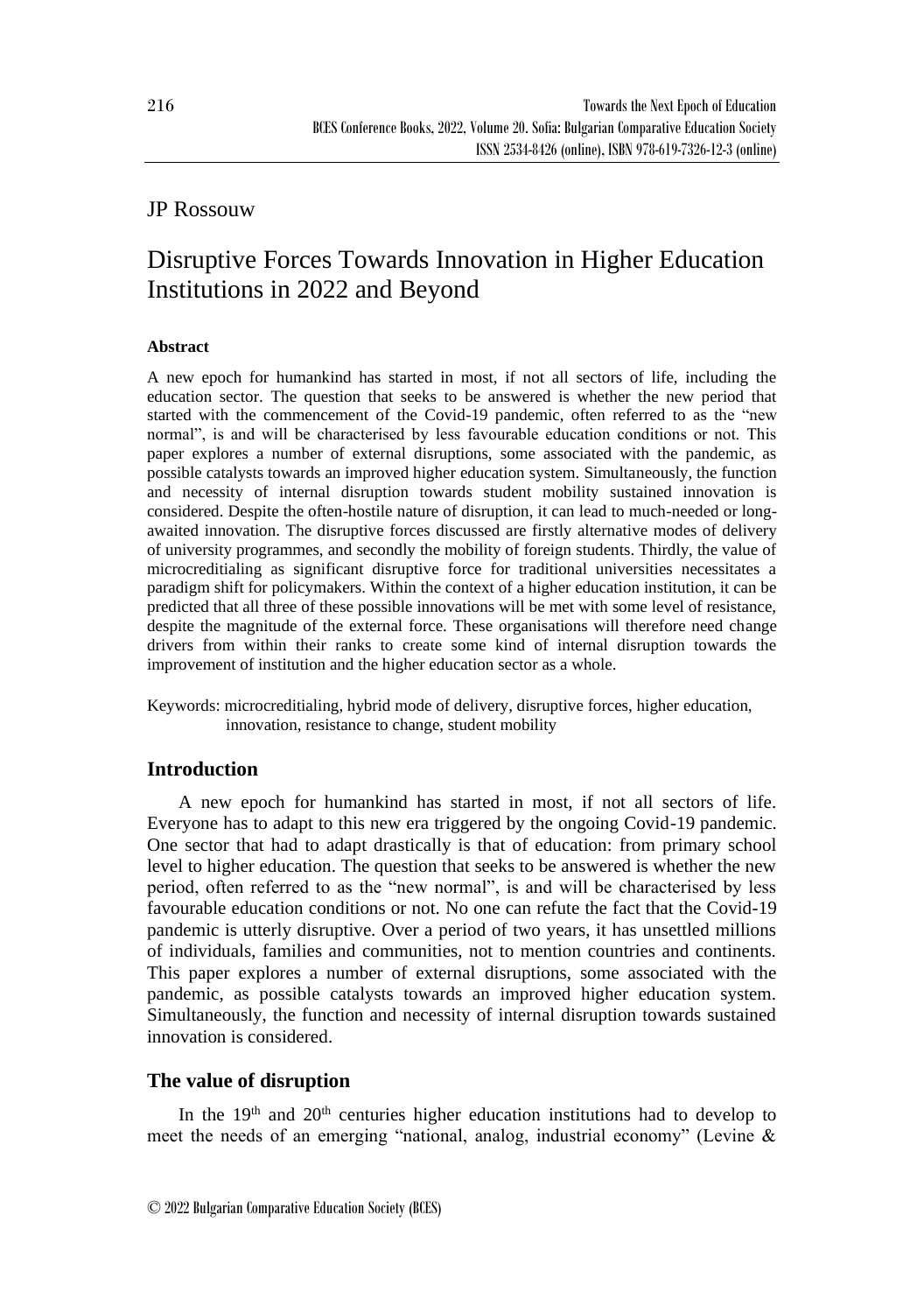Van Pelt, 2021). These authors further contended that "today, higher education is again being transformed - this time to serve the needs of a global, digital, knowledge economy". In both eras the revolution of HE was necessitated by changing societal needs. Christensen (2009), the late Harvard business scholar, pointed out that:

*US universities mired in an expensive and outdated delivery model, one that prevents huge swaths of our population from taking advantage of the knowledge and expertise harbored by our nation's colleges and universities.*

A decade later, Levine and Van Pelt (2021), referring to the predicted changes in HE, cited Christensen, who argued that the changes will be "of such magnitude that they will disrupt higher education as we know it, rendering traditional models obsolete and driving many colleges and universities to bankruptcy".

Christensen (2009) formulated a number of key characteristics of disruptive innovations, best illustrated by a set of concentric rings. The innermost ring represents established principles, methodologies and structures. Saracco (2022), referring to higher education, called this inner ring the Humboldtian model, characterised by traditional approaches such as full-time residential attendance and relatively inflexible degree programmes, albeit freedom of choice for students. Christensen (2009) estimated that not even 25% of students enrolled in higher education a decade ago "fit the 'traditional' mold of full-time  $18 - 22$ -year-old students. The vast majority has different aims and expectations for their education than that offered by the elites at the center and some of the established rings". Developments away from such traditional model are represented by rings further away from the core, and are primarily practical, as opposed to the rigorously theoretical content of traditional degree courses. Referring to the concentric rings model, Christensen (2009) added that "those left in the center that are unwilling to change their business model" while they continue to increase "quality and costs and serving a smaller and smaller niche of the growing market". This is one of the reasons behind his prediction that institutions that cling to a business model that did not adapt to the modern needs of students, might eventually face bankruptcy.

"Disruptions take root in a new ring either because they are better than nothing or they shift the basis of competition from quality to convenience and customization" (Christensen, 2009). Roquette (n/a) stated that "these disruptive forces are shaping HE and we need a growth mindset to see disruption as a source of innovation".

Disruptive forces that influence higher education institutions can originate internally or externally, but despite the often-hostile nature of disruption, it can lead to much-needed or long-awaited innovation. Management structures in traditional universities will have to prepare themselves to make policy decisions with farreaching implications on both the way they deliver their courses and programs, and the construction and composition of such programs. Due to new geopolitical trends, the entire higher education sector will experience significant further changes within the next couple of years, some based on changes necessitated by the Covid-19 pandemic.

#### **External disruptions**

The Covid-19 pandemic is one forceful external disruption that brought about or accelerated a number of significant changes. Some innovations, such as online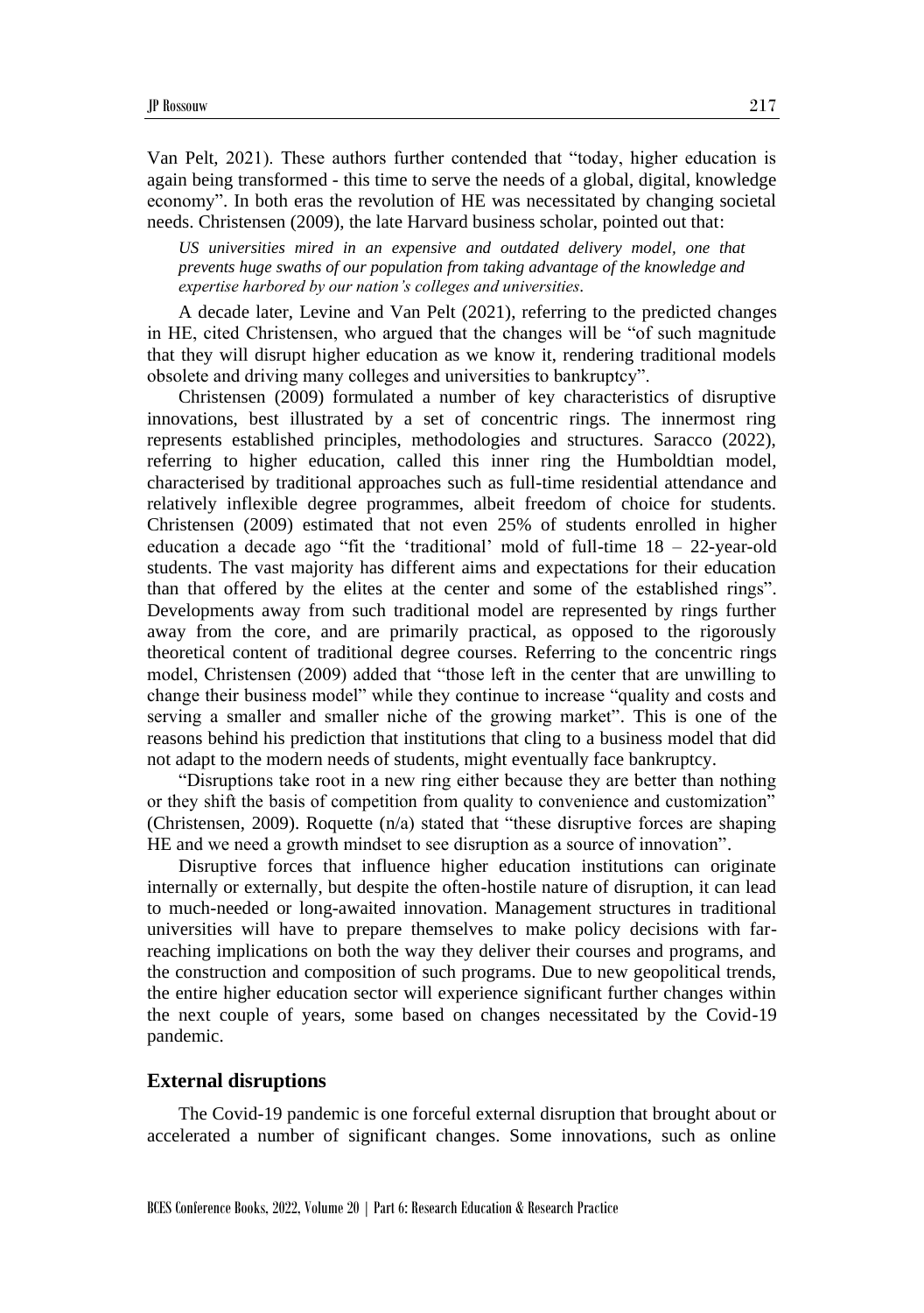teaching, was already prevalent the beginning of the new millennium shortly after the Internet came into being. Christensen (2009), for instance, pointed out that online enrolments "have skyrocketed in the past decade and, importantly, credentials earned online have made tremendous gains in credibility and are accepted and respected by an ever-growing set of employers". As will be discussed next, new initiatives and approaches act as disruptive forces that higher education institutions have to adapt to, if not the initiator themselves.

#### **Alternative modes of delivery**

The first and foremost challenge that the Covid-19 pandemic posed, was the matter of how to reach the students and how to proceed with the courses that they enrolled for. A large number of universities internationally already had online courses in place and was well equipped for online teaching by means of the necessary technology, in the form of both hardware and software. Yet, direct contact with the students in lecture rooms were still the order of the day in the beginning of 2020. The first year of the pandemic was characterised by emergency measures put into place, during which it was left to lecturers to find innovative ways to offer the courses.

The interaction between lecturers and students became more structured in 2021. When it dawned that the Covid-19 pandemic will not subside as rapidly as was expected, more guidance was offered to lecturers on teaching and learning processes. Some lecturers demonstrated well-developed technological capacity, but those with limited experience, skills and inclinations in this regard experienced serious challenges. It soon also became clear a certain portion of students did not have the level of access to computers and the internet to cope with the demands of their studies. Those who managed access through mobile phones, had limited data, and plans had to be devised by universities to assist them. As can be expected, tuition at higher education institutions in first world countries were much less affected (Li & Lalani, 2020), but even in these countries students from lower socioeconomic communities experienced similar challenges.

When the new academic year started in January 2022 in South Africa, all primary and secondary schools, as well as the university campuses could open again. The difficult policy decisions currently revolve around students and teachers not being vaccinated to be allowed or refused access to hostels, classrooms and sports facilities. As internationally, strategies to ensure students and staff stay safe from COVID-19 are being considered, which includes testing, social distancing, and dedensification (Kim, 2020). In South Africa thousands of individuals, including staff members and students, regard it as an infringement on their human rights to be vaccinated, or the run the risk of being excluded from certain activities and premises in the absence of a vaccination certificate.

The mode of delivery that has developed internationally – that of a blended program or a hybrid model – is a combination of online tuition and contact sessions, with a varying percentage of each. Referring to the disruptive force associated with the inevitable increase in online teaching, Roquette  $(n/a)$  called for "the improvement of the online experience to provide more student engagement included in blended programs that combine online with face-to-face".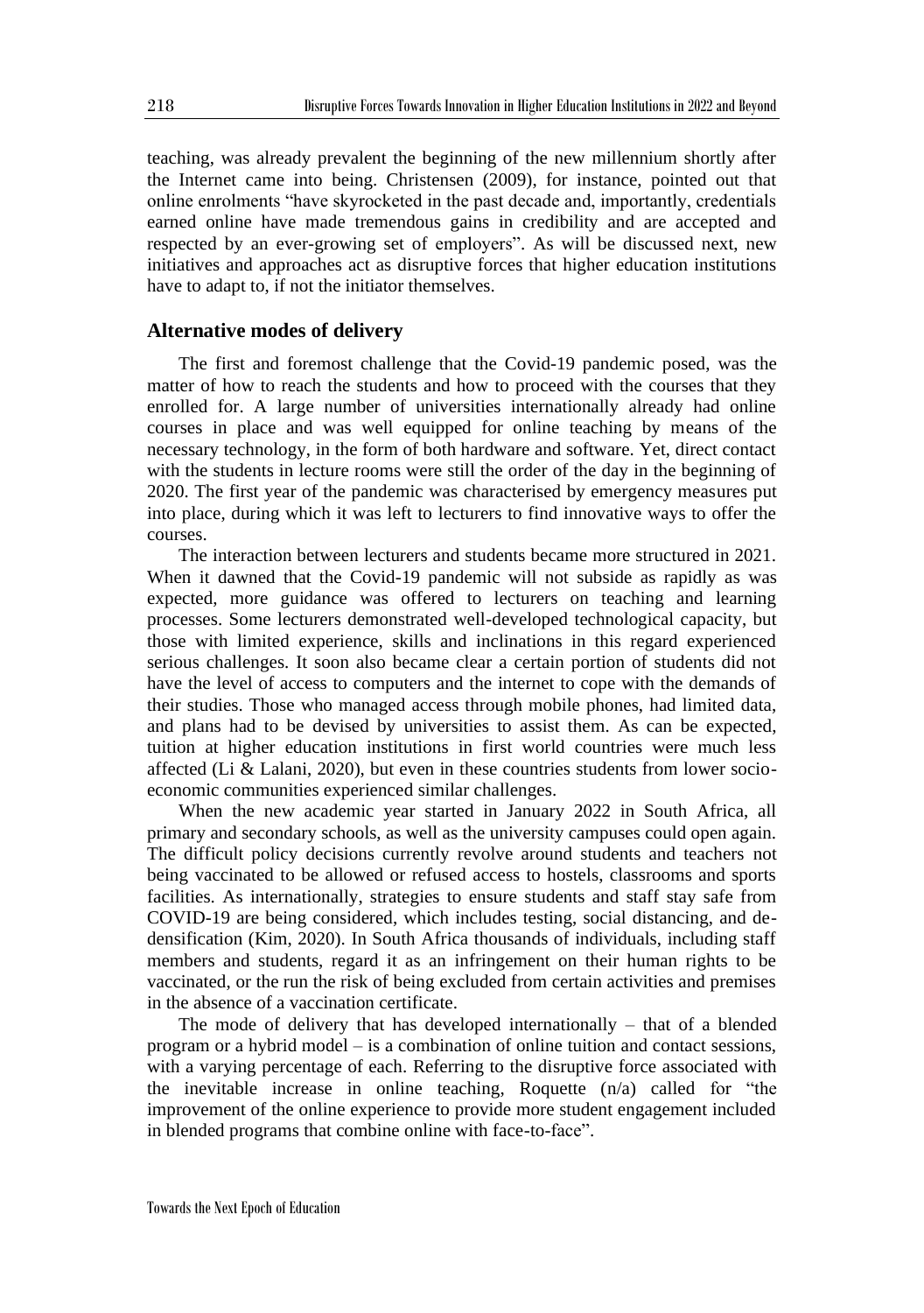#### **Student (im-)mobility as disruptive force**

Considering higher education globally, major changes are currently being experienced in the context of the mobility of foreign students between countries, or rather the lack of mobility due to closed borders, quarantine restrictions and vaccination requirements. Roquette (n/a) referred to a "re-balancing of trans-national education". She points out that those countries that traditionally offer their courses in English, up to now imported students from predominantly Asian countries (China, India, Malaysia, South Korea, Singapore and Hong Kong). Higher education institutions in countries such as the USA, UK, Australia and Canada depend to a great extent on fees paid by international students to flourish (or survive) financially. Referring to the Australian context in April 2020, Hurley (2020) predicted that:

*… the next big hit will come mid-year when \$2 billion in annual tuition fees is wiped from the sector as international students are unable to travel to Australia to start their courses for the second semester.*

Early in 2021, Hurley (2021) reported the following, confirming his prediction in the previous year: "In October 2019 almost [51,000 new and returning](https://www.abs.gov.au/statistics/industry/tourism-and-transport/overseas-arrivals-and-departures-australia/latest-release#arrivals-international-students)  [international students](https://www.abs.gov.au/statistics/industry/tourism-and-transport/overseas-arrivals-and-departures-australia/latest-release#arrivals-international-students) arrived in Australia. In October 2020, this figure had fallen by 99.7% — to just 130".

Turning to the UK, Saracco (2022) asked the question how higher education in Britain should respond to the disruptions caused by new geopolitical dynamics, as mentioned by Roquette  $(n/a)$  and confirmed by Hurley (2020) and Hurley (2021). Saracco (2022) asserted that 45% of all students studying abroad in the world hails from countries in the Indo-Pacific region, which is without doubt the main source of international students. One of the solutions she offered is

*to intensify transnational education (TNE), enabling foreign students to obtain a degree from British universities without leaving their country. This formula has several advantages as countries do not need to develop universities from scratch and can draw on recognised expertise and existing resources.* (Saracco, 2022)

Roquette (n/a), however, warned higher education institutions that offering online courses from countries such as the UK is not the total solution towards attracting international students: "Their traditional student-source countries become competitors. These 'new importers' will take advantage of very high regional HE demands, their own booming economies, increasing English-language-based provision and lower fees".

#### **Microcredentialing**

In the context of the Christiansen concentric rings model, microcreditialing (Ascione, 2021), has become a significant disruptive force for traditional universities that should ideally lead to innovative restructuring practices, if leadership in such universities find a way to make such a paradigm shift. The notion of microcreditialing is also referred to as micro certification (Saracco, 2022). Ascione (2021), discussing current trends in the development of higher education institutions, defined microcredentialing as follows: "Microcredentials demonstrate knowledge and competencies, are attainable in shorter periods of time, and tend to be more narrowly-focused". In the context of the ways in which higher education should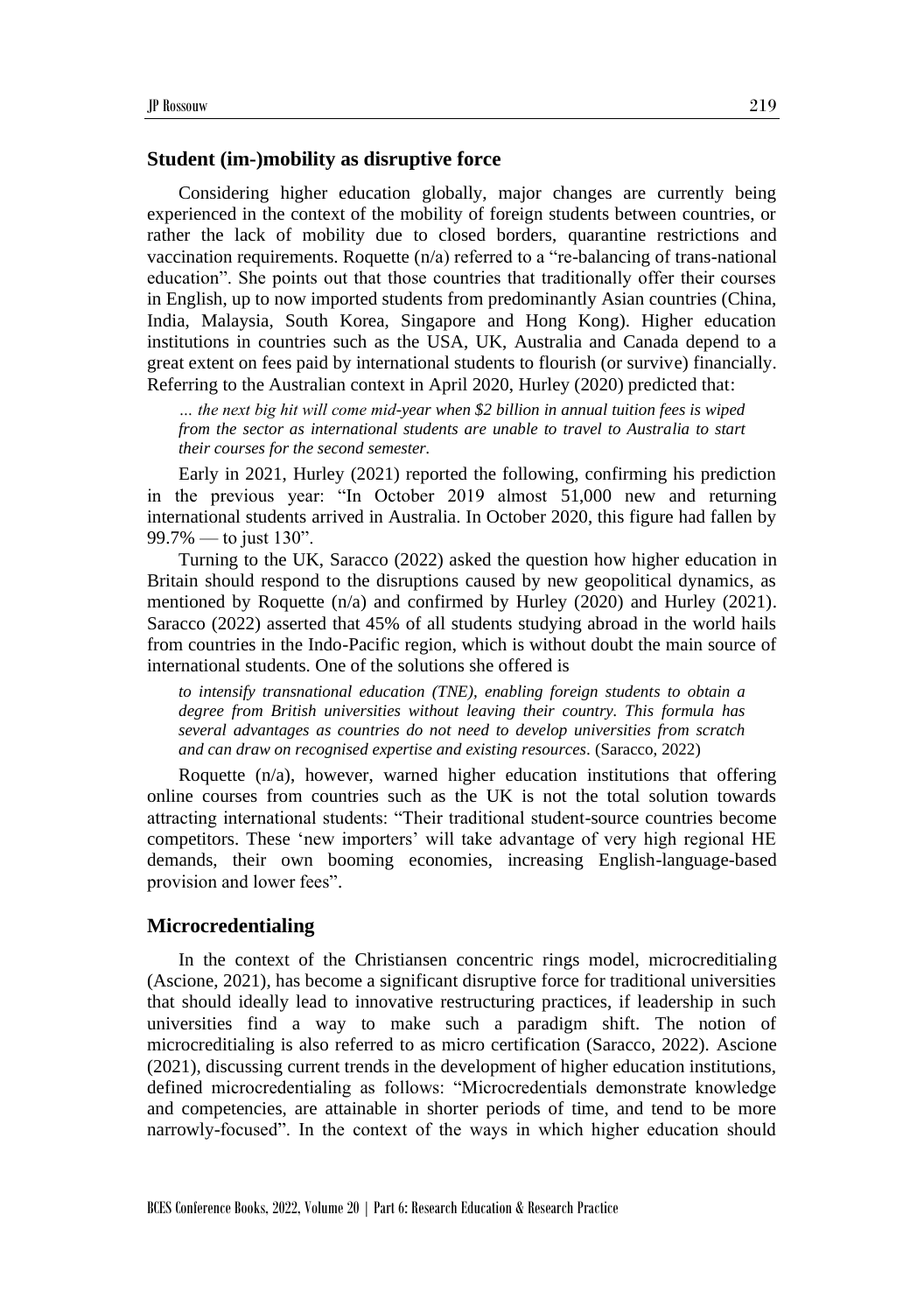react to new geopolitical dynamics, Saracco (2022) promoted a proactive policy on micro-certifications, individual training accounts and apprenticeships.

Levine and Van Pelt (2021) predicted one new reality higher education institutions will have to cope with: a decrease in institutional control and an increase in the power of higher education consumers. Alternative qualification processes and structures will have to be put in place, which will most probably cause tension between adhering to the strict regulations of qualification authorities, and marketdriven new requirements according to which university degree is not necessarily what is required (El-Azar, 2022). Roquette (n/a) referred to big companies like IBM, Google and Amazon who do not necessarily require university degrees of new employees: "I see algorithm mentors that will guide learners on their next choice of a course, a module or project/experience. More clarity will also emerge on the skills and competences that people carry with them as virtual badges".

In their exposition of realities that higher education institutions should prepare for, Levine and Van Pelt (2021) described a postsecondary sector that is found over and above traditional colleges and universities:

*It consists of a hodgepodge of diverse and independent for-profit and non-profit initiatives, organizations, and programs and services beyond mainstream higher education that have abandoned key elements of traditional higher education practice. They are rejecting time- and place-based education, creating low-cost degrees, adopting competency- or outcome-based education, emphasizing digital technologies, focusing on the growing populations underrepresented in traditional higher education, and offering pioneering subject matters and certifications.* (Levine & Van Pelt, 2021)

In the context of the prevailing knowledge economy, Levine and Van Pelt (2021) pointed at the fact that such institutions are rapidly increasing and expanding: "They provide cheaper, faster, more accessible and/or more convenient alternatives to traditional institutions". This should be seen as stern warning to traditional colleges and universities to seriously consider alternative ways of structuring their programs. Once such programs, for example four-year degree courses, have become unattractive because of its inflexibility, enrolments will decline. Those institutions that meet the requirements of the market – both the students as consumers and the labour market for which students have to be prepared – will thrive.

Christiansen (2009) admitted that the quality of education and the prestige of the resulting qualifications attained through these lower-cost courses may be questioned by those that stand by traditional universities as well as qualification authorities. However, he maintains that these qualifications are, "in the eyes of both consumers and employers, frequently good enough". This phenomenon can probably be explained by the fact that most of these qualifications are tailor-made for a specific purpose in a specific industry.

Microcreditialing has several distinct characteristics. In the first place it is individualised education that is competency-based. "Employers increasingly recognize that course credits and degrees have been weak proxies for developed capabilities" (Vander Ark, 2021). In addition, students can proceed through the course at their own time. In the context of microcreditialing, some customs that are historically embedded in the traditional university set-up, such as semester or annual courses – the strict adherence to uniform time constraints – should be abolished in favour of a much more flexible approach.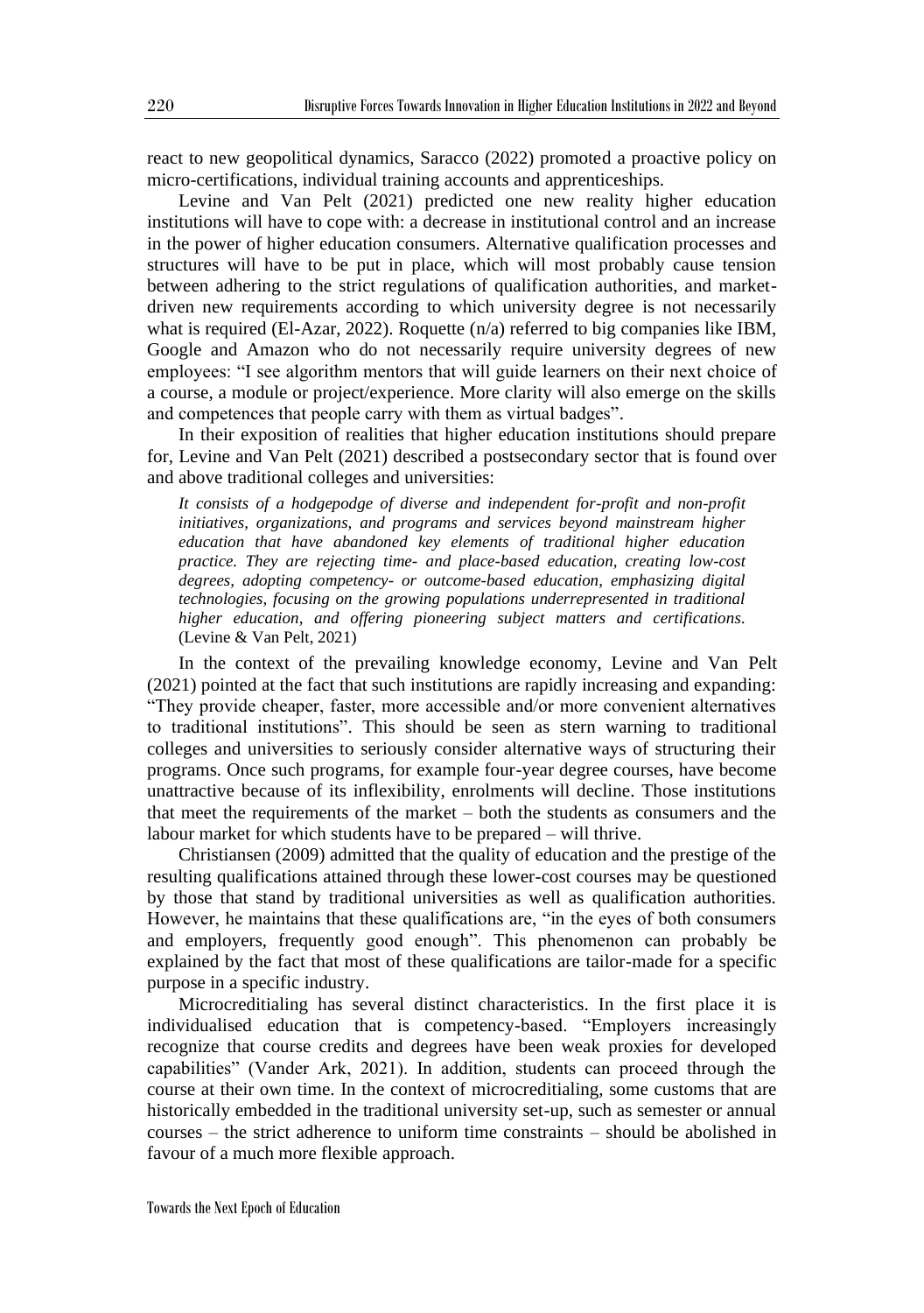#### **Internal disruptions**

Consistent with the well-established principles of the management of change, for organisations to grow and adapt to new circumstances, organisations need change drivers. Change drivers can be external factors, but when these drivers come from their own ranks, they are members of the organisations who are convinced that certain changes need to be implemented. Sometimes such change agents are in managerial positions, but in many cases they come from the lower ranks of the organisation.

Change drivers rely on formulating reasons for the necessity of change, in order to persuade the rest of the organisation to start implementing such change. In a survey involving 3 199 executives from industries and regions around the world and conducted by the McKinsey Quarterly in 2008 (cited by Dentinger & Derlyn, 2009) the two main reasons for change identified by the respondents are to be more efficient and competitive.

In higher education, the external disruptions identified were alternative modes of delivery, student mobility, and microcreditialing. Within the context of a higher education institution, it can be predicted that all three of these possible innovations will be met with some level of resistance, despite the magnitude of the external force. These organisations will therefore need change drivers to create some kind of internal disruption to enact the necessary changes towards higher competitiveness and increased effectiveness. Once the severity of external disruptions subsides to a certain extent, it cannot be taken for granted that the changes will be established to such an extent that they will be maintained. Universities were forced into alternative modes of delivery which have distinct advantages but may be discarded once they are not essential anymore. Some members of the organisation may argue that the university should return to exclusively the contact mode of delivery that marked the pre-Covid era and abolish any kind of hybrid model. When student mobility returns to the "previous normal", the measures put into place in higher education institutions as coping strategies may be discarded. Movements towards microcreditialing may be terminated shortly after implementation, irrespective of the fact that they bring about significant advantages due to their flexibility and the fact that they ensure highly effective workplace related qualifications.

## **Conclusion**

In this paper it was argued that disruptions from either external or internal sources can play a positive role in the innovation of higher education. Mintz (2021) appealed to those involved in higher education institutions not to try to go back to the "old normal". He pointed at the fact that the "pre-pandemic reality was beset by challenges and inequalities, which the pandemic exposed and intensified". He added that many students need something different than what was offered, and that the existing business model of meaning higher education institutions was precarious.

Enthusiastic and motivated change agents inside higher education institutions will have to initiate internal disruptions for the benefit of the organisation. Emergency measures, developed under the pressure of external disruptions, will have to be entrenched in formal policies to ensure sustainability. In the words of Mintz (2021):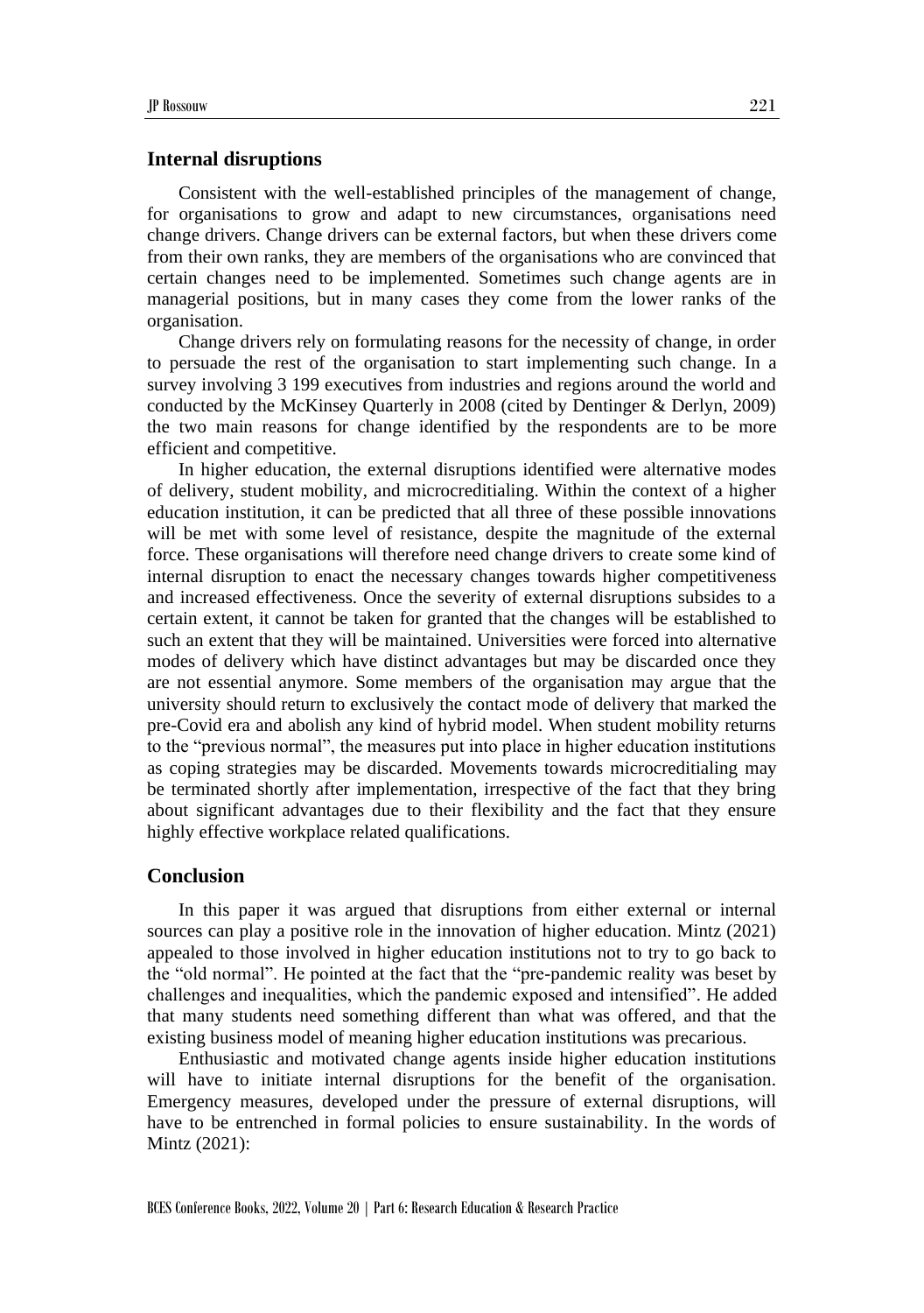*Rather than viewing the pandemic wholly negatively, we'd do better to consider it a hard-earned learning experience that has opened our eyes, challenged us and driven us to make long-overdue reforms. We'd be remiss if we failed to learn the pandemic's lessons.* 

Saracco (2022) concurred with Mintz: "Even if universities continue their central mission of transmitting knowledge, they will have to diversify the range of training they offer in partnership with large companies".

It is imperative that higher education authorities, in their policy-making processes during the new era that has just started, should use every opportunity to innovate, even if this means that the current business model has to be adapted or abolished. Only such an approach will ensure a positive contribution from higher education to the knowledge economy of a country.

## **References**

- Ascione, L. (2021): 6 critical trends for the future of higher education*.* https://www.ecampusnews.com/2021/12/21/6-critical-trends-for-the-future-of-highereducation/ (Accessed 13 February 2022).
- Christensen, C. (2009): How to Manage the Disruption of Higher Education. http://forum.mit.edu/articles/how-to-manage-the-disruption-of-higher-education/ (Accessed 13 February 2022).
- Dentinger, S. & Derlyn, E. (2009): *Drivers and Implementation of Change: An attempt to depict successful factors.* http://www.divaportal.org/smash/get/diva2:222331/fulltext02.pdf (Accessed 15 February 2022).
- El-Azar, D. (2022): 4 trends that will shape the future of higher education. https://www.weforum.org/agenda/2022/02/four-trends-that-will-shape-the-future-ofhigher-education/ (Accessed 13 February 2022).
- Hurley, P. (2020): Australian universities could lose \$19 billion in the next 3 years. Our economy will suffer with them. https://theconversation.com/australian-universitiescould-lose-19-billion-in-the-next-3-years-our-economy-will-suffer-with-them-136251 (Accessed 15 February 2022).
- Hurley, P. (2021): 2021 is the year Australia's international student crisis really bites. https://theconversation.com/2021-is-the-year-australias-international-student-crisisreally-bites-153180# (Accessed 15 February 2022).
- Kim, J. (2020): Arguments for and Against Bringing Students Back to Campus. https://www.insidehighered.com/blogs/learning-innovation/arguments-and-againstbringing-students-back-campus (Accessed 13 February 2022).
- Levine, A. & Van Pelt, S. (2021): Higher education should prepare for five new realities (opinion). https://www.insidehighered.com/views/2021/10/04/higher-education-shouldprepare-five-new-realities-opinion (Accessed 13 February 2022).
- Li, C. & Lalani, F. (2020): The COVID-19 pandemic has changed education forever. This is how. https://www.weforum.org/agenda/2020/04/coronavirus-education-global- covid19 online-digital-learning (Accessed 14 February 2022).
- Mintz, S. (2021): Let's Not Return to the Old Normal. It's time to create a new normal. https://www.insidehighered.com/blogs/higher-ed-gamma/let%E2%80%99s-not-returnold-normal (Accessed 14 February 2022).
- Roquette, T. (n/a): The Disruptive Forces That Will Transform Higher Education. https://www.fullfabric.com/articles/the-disruptive-forces-that-will-transform-highereducation (Accessed 13 February 2022).